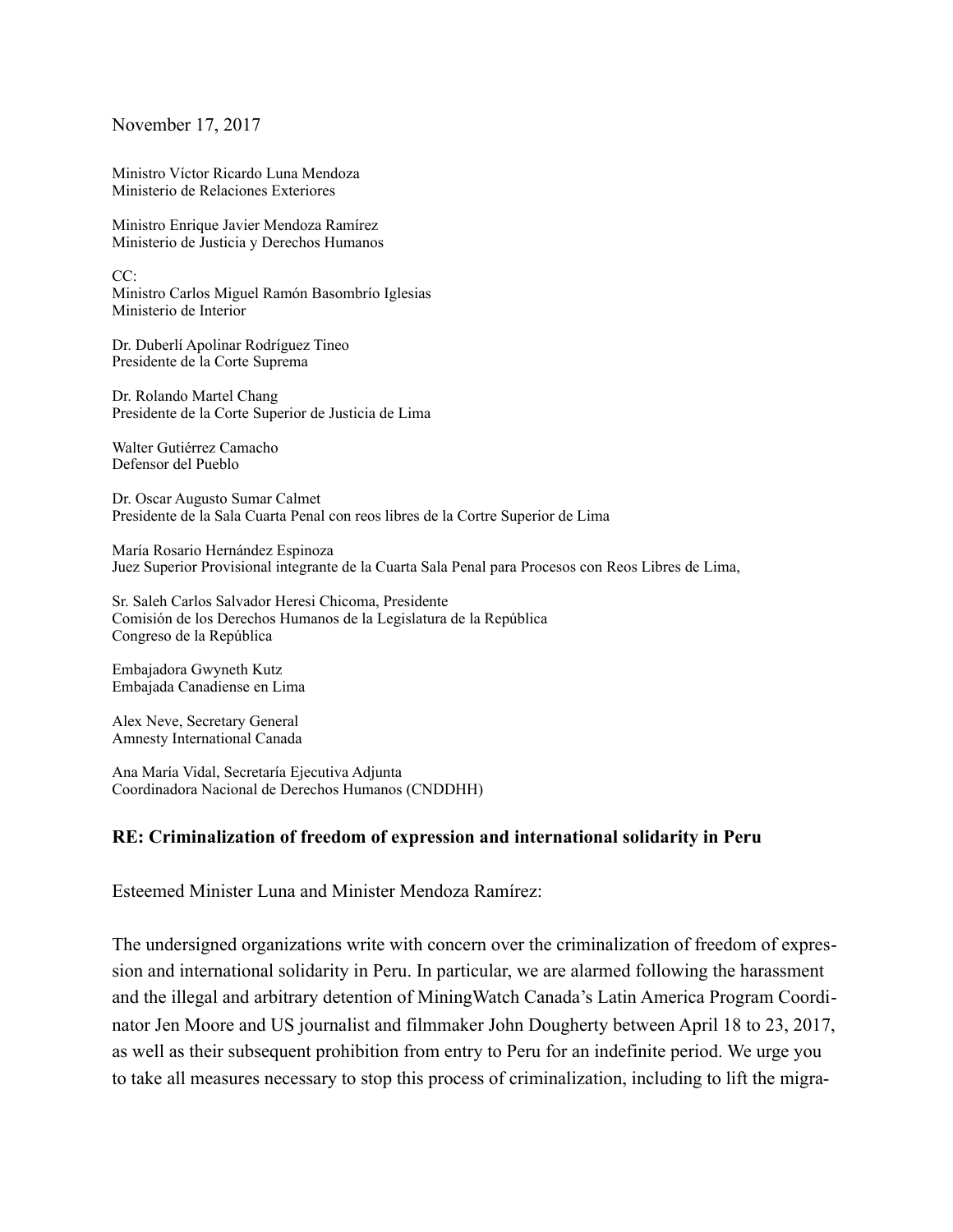tory alert that impedes their reentry to Peru and to prevent such a situation from occurring again against them or others.

The detention of Ms. Moore and Mr. Dougherty took place following a public screening of the documentary "[Flin Flon Flim Flam"](https://www.youtube.com/watch?v=j7aacPtEI8s) about Hudbay Minerals' operations in the Americas. This was preceded by defamation in the press, harassment, and police surveillance.

On April 22 in the morning, hours after being detained by police and before having the opportunity to defend themselves, Ms. Moore and Mr. Dougherty were publicly incriminated on the website of the Ministry of Interior of having incited local residents to rise up against mining and of being a threat to public order, implicating them in a series of violent acts in which they did not participate. By acting in this manner, the Peruvian authorities violated the rights of the two researchers to freedom of expression, privacy and due process.

Fearful that they could become victims of further arbitrary abuses from Peruvian authorities, the two voluntarily left Peru on April 23 with plans to continue the process through their legal counsel in Peru. This same day, without any notification or due process, the Superintendent of Migration imposed an indefinite migratory alert against their reentry to the country, outrageously determining that showing a film about mining constitutes a threat to public order in Peru.

This process of criminalization is not just a violation of the right to freedom of expression of the two researchers, but also a collective rights violation, considering the fundamental connection between freedom of expression and the exchange of information and communication. In this regard, it is the right of local communities living near Hudbay Minerals' mine, as well as the general public in the cities of Cusco and Lima, to be able to access available information about the negative impacts of mining.

We believe that the stigmatization in the press and by a public authority, police harassment, illegal and arbitrary detention, and prohibition from entry to Peru of the two researchers are the result of two factors: 1) the privatization of the public security apparatus in Peru; and 2) Hudbay Minerals' apparent attempt to exert control over what information communities living around its Constancia mine have access to.

With regard to the former, on May 8 of this year, the company publicly confirmed that the national police has a contract with Hudbay Minerals' Peruvian subsidiary to provide it with security services. This contract subordinates the police to the company and its security needs, creating a serious conflict of interest with their public service role. Representatives of the Inter American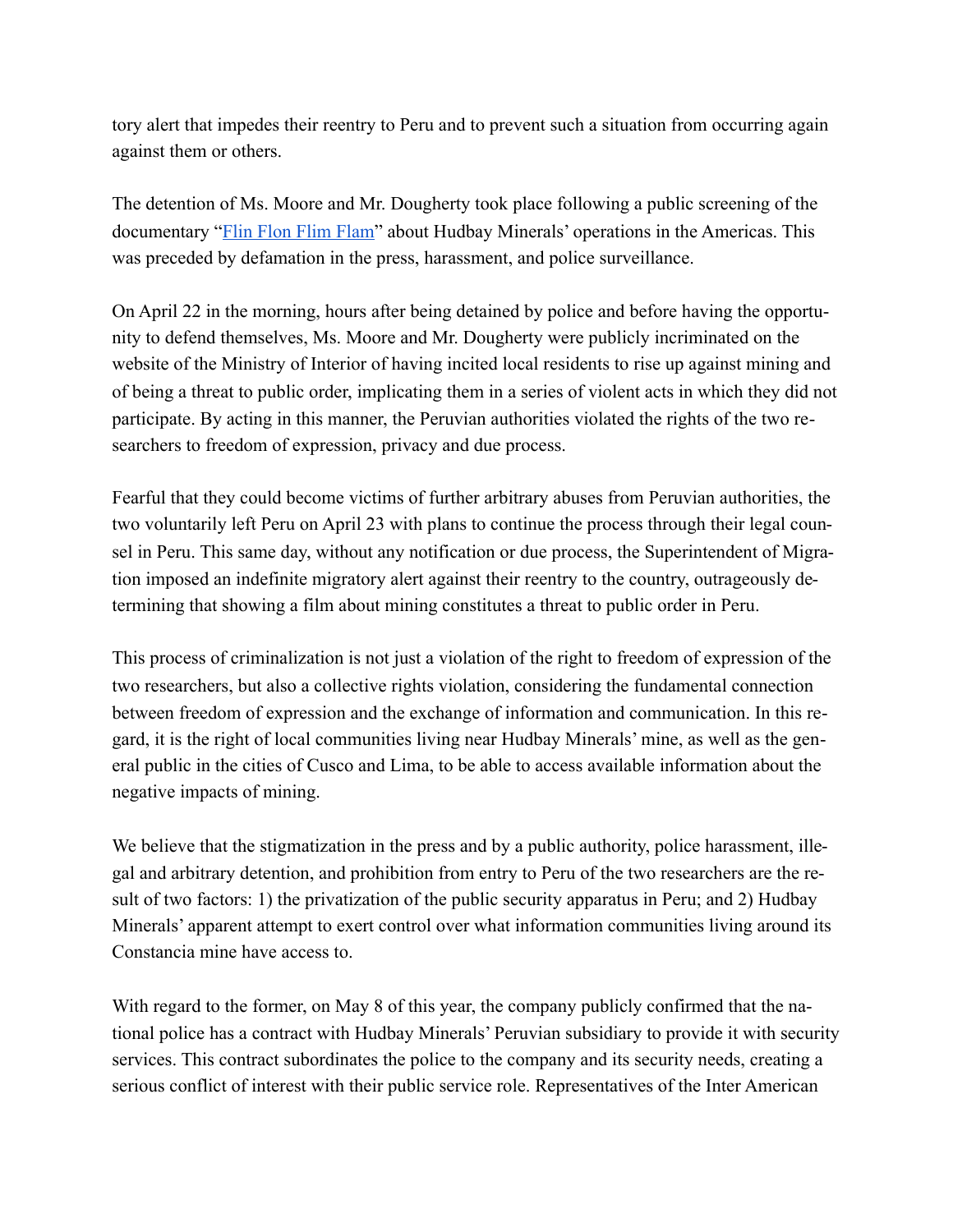Commission on Human Rights acknowledged this at a hearing on this subject in Buenos Aires on May 25, during which Commissioner Margarette May Macaulay stated that contracts between police and private companies should be abolished. On July 19, 2017, the UN Working Group on Business & Human Rights also expressed concern over these contracts after a visit to Peru, noting that they create confusion over the role of the police to first and foremost protect public security, and further undermine confidence in this state institution.

With regard to the latter, while Hudbay has publicly denied having lobbied Peruvian authorities to respond in its favour in this case, the rapid public response of the Minister of the Interior and its explicit expression of support for the company's interests immediately following Ms. Moore and Mr. Dougherty's arbitrary detention indicates an unusual level of interest on the part of the Peruvian state in their situation. Furthermore, based on earlier available versions of Hudbay's contract with police for 24-hour security in the area of its Constancia mine, it is possible that police were obliged to detect and respond in coordination with Hudbay's personnel to the presence of Ms. Moore and Mr. Dougherty. In addition to other potential involvement, Hudbay personnel were reported to have questioned local community leaders about the film screenings during the days before their detention.

Given the above, the undersigned urge that you take all measures necessary to stop the criminalization of the MiningWatch worker and US journalist, that you order the migratory alert against their reentry to Peru be lifted, and that a full public rectification be published on the Ministry of Interior's website, and all false accusations against the two be removed. Additionally, we urge you to take all necessary measures to prevent future police surveillance, harassment, arbitrary detention, and criminalization against them and any other researchers, academics, journalists, public speakers, and human rights defenders. Finally, it is vitally important that the privatization of police services and the public security apparatus be brought to a halt, in follow up to the statements of concern made by the IACHR, since it only serves to facilitate the criminalization of dissent in particular in areas where communities are in conflict with extractive industry projects that put them at risk.

## Attentively,

- 1. Acción Colectiva, Guanajuato, México
- 2. Acción Ecológica, Ecuador
- 3. Agrupación de Pequeños Regantes y No Regantes Río Mostazal, Chile
- 4. Asociación de Desarrollo Económico Social Santa Marta (ADES), El Salvador
- 5. Americas Policy Group, Canada
- 6. Atlantic Regional Solidarity Network (ARSN), Canada
- 7. Asociación Amigos de San Isidro Cabañas (ASIC), El Salvador
- 8. Asociación CEIBA, Guatemala
- 9. Asociación para el Desarrollo de El Salvador (CRIPDES), El Salvador
- 10. Bibaani A.C., Oaxaca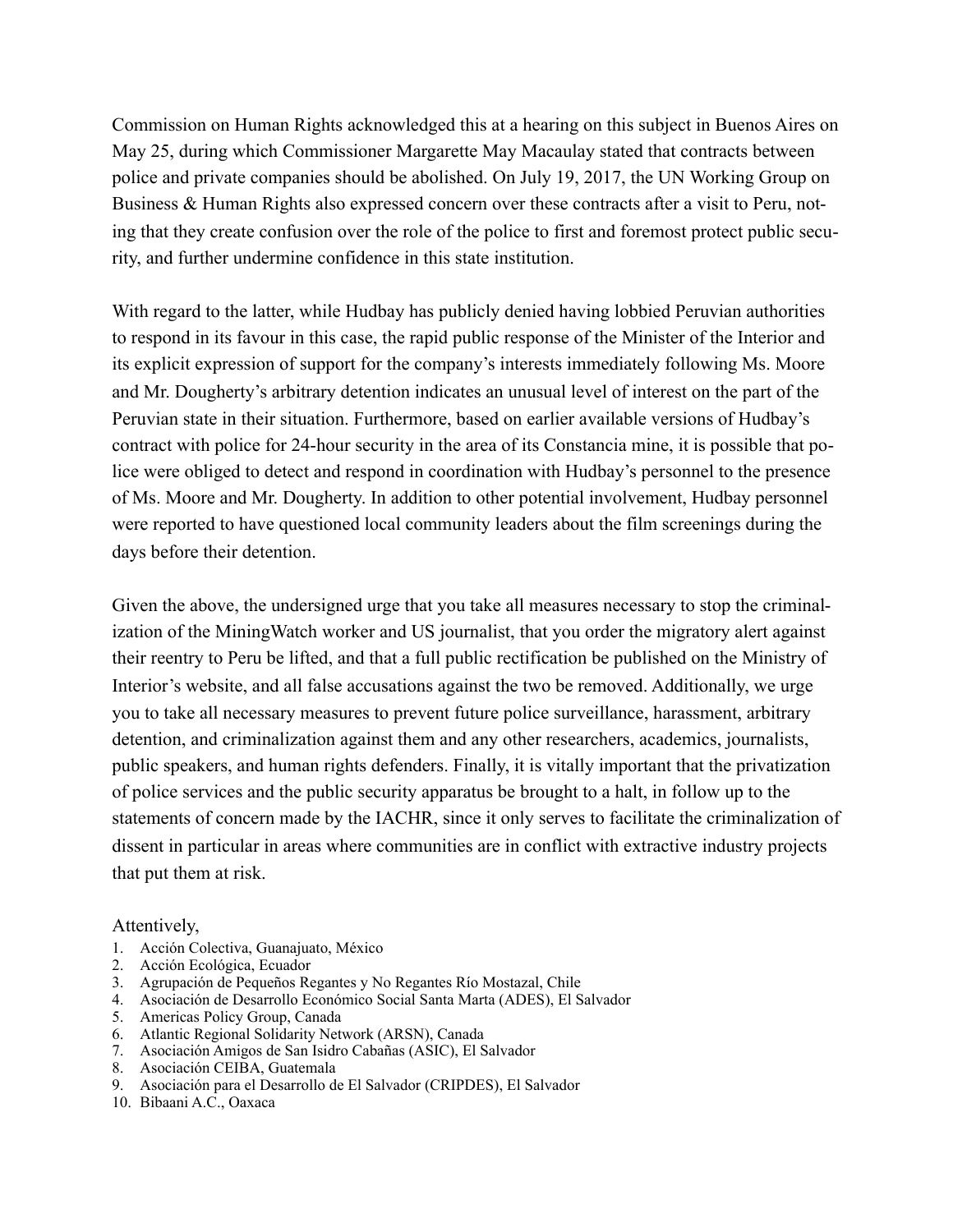- 11. Bios Iguana A.C., México
- 12. CAOI
- 13. Cabildo por las Mujeres de Cuenca, Ecuador
- 14. Canadian Centre for International Justice (CCIJ)
- 15. Canadian Union of Public Employees (CUPE)
- 16. Center for International Environmental Law (CIEL), U.S.
- 17. Centre for Research on Latin America and the Caribbean (CERLAC), Canada
- 18. Centro Humboldt, Nicaragua
- 19. Cercle des Premières Nations de l'Université du Québec à Montréal (UQÀM)
- 20. CESTA Amigos de la Tierra El Salvador
- 21. Censat Agua Viva Amigos de la tierra Colombia
- 22. CODETAC, Panamá
- 23. Colectivo Voces Ecológicas, Panamá
- 24. Comité Ambiental en Defensa de la Vida, Colombia
- 25. Comité Chileno por los Derechos Humanos, Montreal, Canada
- 26. Comité Ixtepecano en Defensa de la Vida y el Territorio, Oaxaca
- 27. Comité pour les droits humains en Amérique latine (CDHAL), Montreal, Canada
- 28. Comité Regional de Promoción de Salud Comunitaria (Mesoamerica)
- 29. Common Frontiers, Canada
- 30. Confédération des syndicats nationaux (CSN), Québec Casa Panteón, Oaxaca
- 31. Consejo Tiyat Tlali, Puebla, México
- 32. Cooperacción, Perú
- 33. Coordinadora Ambiental Valles en Movimiento, Monte Patria, Chile
- 34. Coordinadora Ni Una Sola Mina, Costa Rica
- 35. COPINH, Honduras
- 36. The Democracy Center, Bolivia/U.S.
- 37. Earthworks, US
- 38. ECUARUNARI, Ecuador
- 39. Education In Action, Ottawa, Canada
- 40. Environmental Defender Law Center (EDLC)
- 41. FEDEPAZ, Peru
- 42. Femmes de diverses origines-Women of Diverse Origins, Montreal, Québec
- 43. FESPAD, El Salvador
- 44. First Nations Women Advocating for Responsible Mining, British Columbia, Canada
- 45. Forest Peoples Programme, U.K.
- 46. Frente Nacional por la Salud de los Pueblos, Ecuador
- 47. Fundacion Savia Roja, Ecuador
- 48. Grufides, Peru
- 49. Institute for Policy Studies, Global Economy Project, U.S.
- 50. Instituto Mexicano para el Desarrollo Comunitario AC.
- 51. International Civil Liberties Monitoring Group (ICLMG), Canada
- 52. Inter Pares, Canada
- 53. Justiça nos Trilhos, Brasil
- 54. Madison Arcatao Sister City Project, US
- 55. Maritimes-Guatemala Breaking the Silence Network, Canada
- 56. McGill Research Group Investigating Canadian Mining in Latin America (MICLA)
- 57. Mining Injustice Solidarity Network (MISN), Toronto
- 58. Mining Justice Action Committee, Victoria, British Columbia, Canada
- 59. Mining Justice Alliance, Vancouver, British Columbia \, Canada
- 60. MiningWatch Canada
- 61. Movimiento Ecologista de Mujeres del Sur, Ecuador
- 62. Movimiento Mesoamericano en contra del Modelo Extractivo Minero (M4)
- 63. Movimiento Morelense Contra las Concesiones de Minería a Tajo Abierto por Metales, México
- 64. Movimiento para la salud de los Pueblos Latinoamerica (MSPLA)
- 65. Mujeres Jeromeñas Defensoras de la Madre Tierra, Oaxaca
- 66. Network in Solidarity with the People of Guatemala (NISGUA)
- 67. Palenke Alto Cauca Proceso de Comunidades Negras (Colombia)
- 68. Plataforma Internacional contra la Impunidad